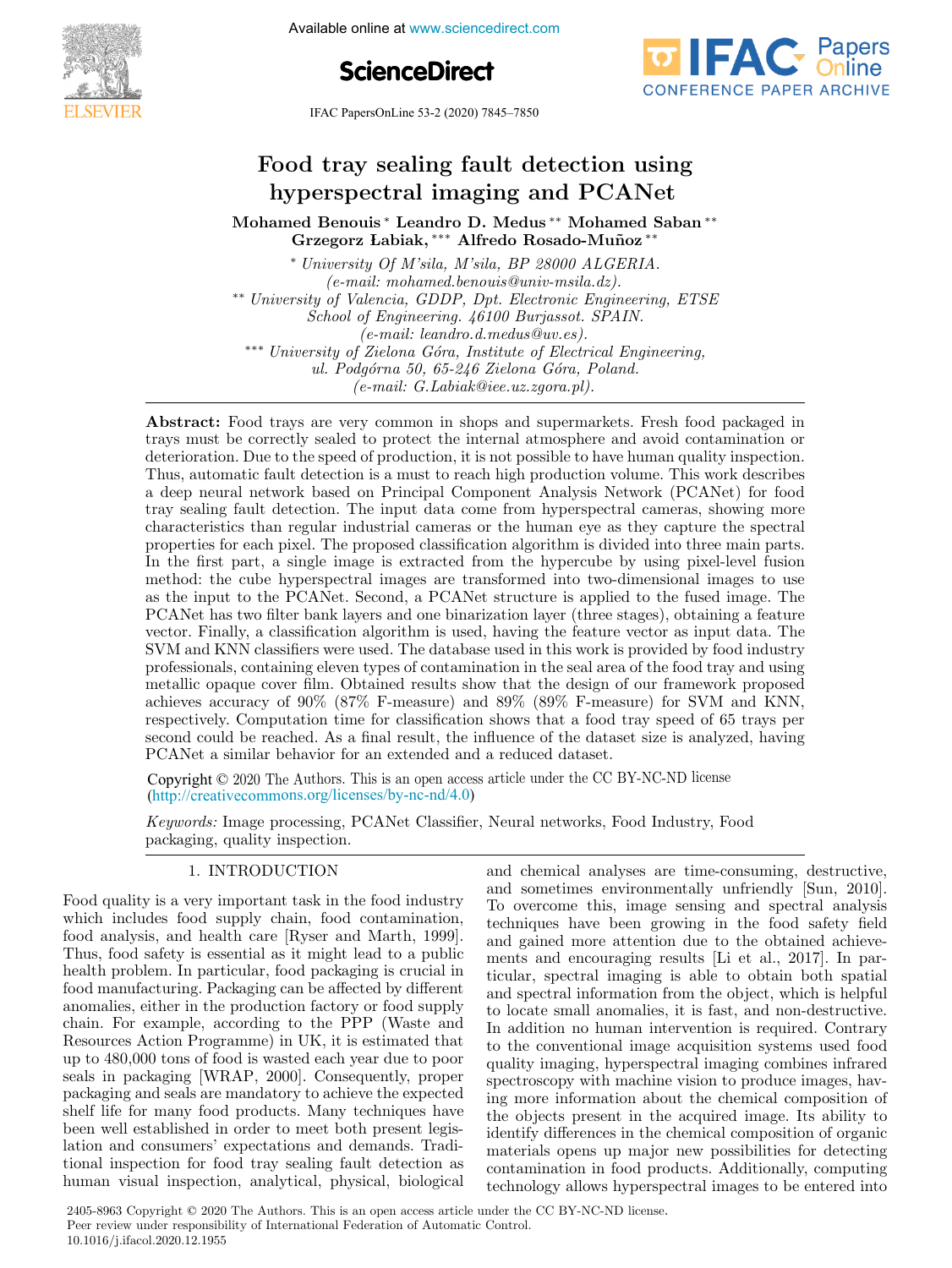a classifier and obtaining the classification result in due time to operate in real time, i.e. faster than the production line. Then, they can be used in high speed production lines for food processing and packaging inspection [Huang et al., 2014].

Data cubes generated by hyperspectral imaging (HSI) sensors contain multiple spectral images, generating a large dimensionality. However, the amount of data (spatial and spectral) involved in HSI often needs a deep processing, space reduction, handcrafted feature selection tools in order to retain the important features and ignore the redundant information [Du and Sun, 2006]. Generally, conventional imaging cannot acquire spectral information (at most, RGB images provide information in three spectral points) and spectroscopy measurement cannot cover large sample areas. In recent years, spectral imaging (i.e., hyperspectral and multispectral) has emerged as a better tool for sensing and is being currently applied to multiple applications [Bioucas-Dias et al., 2013].

On the other hand, machine learning-based methods play an important role in food safety and its applications [Du and Sun, 2006]. Some of these methods use standard image processing techniques to learn a set of features which deliver spatial knowledge into a single spectral point (three for RGB); they provide information about color and texture, shapes, etc. and obtain a set of features from the image which are applied to a machine learning classifier such as KNN, SVM, NN, etc. [Tiger and Verma, 2013]. The main drawback of these methods is that they require hand crafted feature extraction from the image and, if not properly selected, the classifier result will not be accurate and would not provide a good accuracy. Methods as lowrank representation are effective in feature extraction and overcome the aforementioned problems. A well known procedure is Principal Component Analysis (PCA) [Ostyn et al., 2007] that, in combination with neural networks [Lee and Seung, 2001] is a common classification algorithm. However, such technique needs to convert the 3D HSI hypercube into a 2D matrix representation and consequently, a loss of important information contained in image cube arises [Erichson et al., 2018]. To tackle this issue, sparse representation is another effective low rank representation, which became widely adopted for HSI [Huang et al., 2017]. The simplest way of sparsely representing these images is a linear combination of atoms from a dictionary, which is constructed or learned from training samples [Chen et al., 2018].

Recently, deep learning-based algorithms have been introduced to food science and engineering and presented promising performance [Zhou et al., 2019]. The aim of deep learning is to extract higher level features which represent more abstract semantics of the original data. Convolutional Neural networks (CNN) are the first kind of deep architecture-based models. To our knowledge, CNN is considered as a successful method obtaining high accuracy in hyperspectral image classification [Haggag et al., 2019], [Kagaya et al., 2014], [Hassannejad et al., 2016], [Liu et al., 2016]. As PCA, the Auto Encoder (AE) can be used as a method of both feature extraction and dimensionality reduction, making it a common technique in HSI classification [Turan and Erzin, 2018]. However, deep learning methods usually suffer from hyperparameter optimization, being time-consuming for the training process. Many techniques have been used in building the network structure to fit the desired application [Zhou et al., 2019].

The PCANet has shown a great success in image classification [Chan et al., 2015] due to its ability for deep feature extraction. Deep structure and filter convolution are two significant parts in PCANet. Deep structure hierarchically extracts deep features. Filter convolution learns multiscale spatial structure of images. Unfortunately, training these networks end-to-end with fully learnable convolutional kernels is computationally expensive and prone to over-fitting. Thus, many approaches try to replace the process of learning these convolutional kernels with traditional matrix/tensor factorization methods. For example, PCANet learns convolutional kernels by employing PCA instead of back propagation.

Here, we propose a deep network for food tray seal fault detection using a PCA network (PCANet) [Chan et al., 2015]. Despite PCANet is a simple network, it is used in many computer vision tasks [Soon et al., 2018], [Lee et al., 2018]. Motivated by this, we attempt to propose a new PCANet for hyperspectral image classification. However, the spectral data cannot be directly utilized by PCANet and then, this work also proposes different adaptation methods. To deal with this constraint, we proposed to apply the fusion strategy on the image cube which leads to construct a single image and then fed to the PCANet. Pixel-level fusion methods are proposed as they are computationally efficient and easy to implement [Li et al., 2017]. Three pixel-level fusion methods have been developed: spatial image fusion methods and transform image fusion methods.

Recent studies show that PCANet with relatively shallow architectures (i.e. number of stage and filter PCA) are able to learn challenging tasks involving 2D or 1D signals. Although this method losses some spectral information, the networks with shallow architecture is much easier to train and implement, still showing good classification results. The remainder of this work is organized as follows: In section 2 we present detailed description of the proposed PCANet based Food tray sealing fault detection method. Section 3 describes the hyperspectral images used in this study and Section 4 describes the algorithm details for the specific task. Section 5 reports the experimental results and discusses the obtained values. Conclusions are drawn in Section 6.

### 2. PCANET CLASSIFIER

PCANet is first proposed to handle the task of classification for single image [Chan et al., 2015]. The PCANet aim is to achieve two goals: first, obtain a simple deep learning network; and second, provide a baseline for single image tasks where simpler and end to end learning can be accomplished. Binary quantization (hashing), histogram features and linear support vector machine (SVM) are also adopted to simplify traditional deep learning methods used in other deep learning algorithms. Generally, PCANet contains three processing components: PCA filters, binary hashing, and histogram features. The PCANet was first proposed in [Chan et al., 2015] by cascading PCA filter banks with mean normalization, binary hashing and the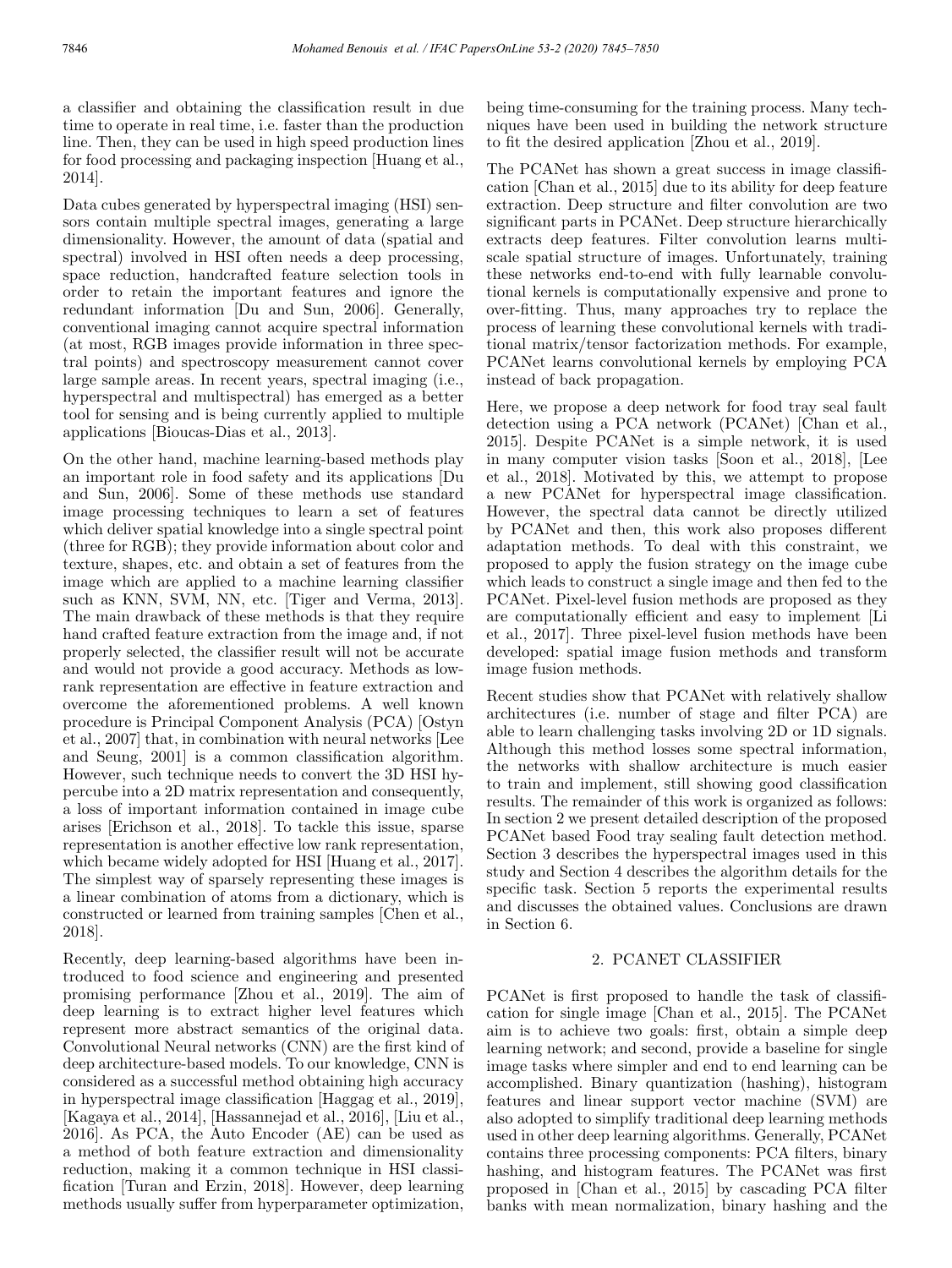histogram composition step to learn hierarchical representations. The conventional PCANet presented in the literature is designed to exclusively operate in 2D data. This is why we have to apply fusion schemes (average, minimum maximum strategies) on the image cube to made single image 2D instead of multichannel image. In this way, multiple images from different channels are combined into one single image in pixel-wise manner, after which it is fed into the PCANet system to extract the important features. One of the main advantages of the pixel-level fusion is their low computational complexity and easy implementation [Li et al., 2017]. PCANet algorithm consists of many stages of PCA filters to extract higher level feature vectors.

The filter banks are constructed by projecting principal components  $(PCA)$  over a set of image vectors  $(I)$  where each vector represents the  $k_1 \times k_1$  patch sliding around each pixel. After that, we subtract the patch mean from each vectorized patch (normalization process). Therefore, for all the input training images  $\{I, i = 1, 2, \ldots, N\}$ , we can obtain the matrix described in equation (1) where  $\lceil k_1 \rceil$  $\lceil k_2 \rceil$ 

$$
\widehat{m} = m - \left\lfloor \frac{k_1}{2} \right\rfloor \text{ and } \widehat{n} = n - \left\lfloor \frac{k_2}{2} \right\rfloor.
$$

$$
I = \left[ \overline{I}_1, \overline{I}_2, \dots, I_N \right] \in R^{k_1 k_2} \times N \widehat{m} \widehat{n} \tag{1}
$$

Assuming that the number of PCA filter banks in  $i^{th}$  layer is  $F_i^{S_1}$  (L1 convolution filter), output filtered images can be obtained by convolving the training image with PCA eigenvectors, and mathematically given by equation (2).

$$
I_{F_1}^{S_1} = I * F_i^{S_1}
$$
 (2)

In this case,  $F_i^{S_1}$  principal eigenvectors are selected as PCA filters for convolutional stage as in equation (3).

$$
F_i^{S_1} = mat_{k_1 k_2} (q_i (II^T)) \in R^{k_1 k_2}, l = 1, 2..., L_1
$$
 (3)

To simplify, we depicted an example of three stages PCANet based feature extraction method (see Fig. 1). The PCA is deployed to minimize the reconstruction error within a family of orthonormal filters (equation 4). Two filter banks stages and one filter bank stage conforms the algorithm.

$$
min_{V \in R^{k_1 k_2 * L_1}} \| I - VV^T \|_F^2, stVV^T = I_{L_1}
$$
 (4)

Where  $I_{F_i}^{S_1}$   $(i \in [1...L_1])$  denote the  $i^{th}$  filtered image using the  $F_i^{S_1}$  filter for the first stage. In the second stage, the same step process used in the first stage is also performed by convolving the output filter images of the pervious stage with the weight filters  $F_j^{S_2}$  generated by PCA as in (5) where  $I_{F_i}^{S_1}$  with  $i \in [1, ..., L_1]$  and  $j \in$  $[1,\ldots,L_1]$  denote the  $i^{th}$  filtered image using the  $F_j^{S_2}$  filter for the second stage. If the number of filters in second stage equals L2, the output size filtered images is  $L_1 \cdot L_2$ .

$$
I_{F_{ij}}^{S_2} = I_{F_i}^{S_1} \times F_j^{S_2}
$$
 (5)

In the last layer, the filter image outputs  $I_{F_{ij}}^{S_2}$  are transformed into binary format by using a Heaviside step function (binary hashing) as shown in equation (6).

$$
H_{ij}^B = \begin{cases} 1 & if & I_{F_{ij}}^{S_2} \ge 0\\ 0 & otherwise, \end{cases}
$$
 (6)

where  $H_{ij}^B$  is a binary image. After that, around each pixel, the vector of L2 binary bits is viewed as a decimal number (equation 7) where  $O_i^l$  is an image whose every pixel is an integer in the range  $[0, 2^{L_2-1}]$ .

$$
O_i^l = \sum_{i=1}^{L_2} 2^{i-1} H_{ij}^B
$$
 (7)

Then, the histograms of the obtained block images B of size  $h_1h_2$  are extracted either with overlap ratio R or non-overlapping and then concatenated to form a feature vector which represents the input single image (histogram computation step). Thus, the feature vector of the input image I is then defined as in equation  $(8)$  where  $f_i$  denotes the block-wise histograms of the  $O_i^l$  binary image.

$$
f_i = [f_1, f_2, \dots, f_{L_1}]^T \in R^{2^{L_2} L_1 B} \tag{8}
$$

As in other deep learning techniques, PCANet requires hyperparameter tuning for optimal classification. In this case, the PCANet parameters which must be tuned are the number of stages  $(N)$ , the filter sizes in each stage  $(K_1, K_2, \ldots, K_N)$ , the number of filters in each stage  $(L_1, L_2, \ldots, L_N)$ , the block size  $(h_1, h_2, \ldots, h_N)$ , and the overlap ratio R.

Once trained and tuned, the algorithm works in two main phases:

- (1) Data acquisition and fusion. After being acquired by the hyperspectral camera, the complete image hypercube is divided in Regions Of Interest (ROI) [Gowen et al., 2007]. Then, ROI hypercubes are fused into a single image by applying a pixel-level fusion method (see section 4).
- (2) PCANet-based feature extraction and classifier operation (SVM and KNN in this case).

### 3. DATASET

Images were captured with a line-scanning imager (pushbroom type) which is an imaging spectrometer. They were analyzed in detail, and after a filtering process, some of them were discarded.

The complete group of images was composed of 210 hyperspectral images (i.e. 210 food trays), divided in 150 tray images with multiple types of contamination or seal faults (11 classes with 15 images each) and 60 images of standard trays in production correctly sealed (control data). In order to generate the dataset, all impurities were manually added and then, trays were sealed with a metallic cover (the human eye cannot detect any impurity in these cases). Selected impurities were those materials that might be present in the sealing process that, due to some production failure, can contaminate the food tray: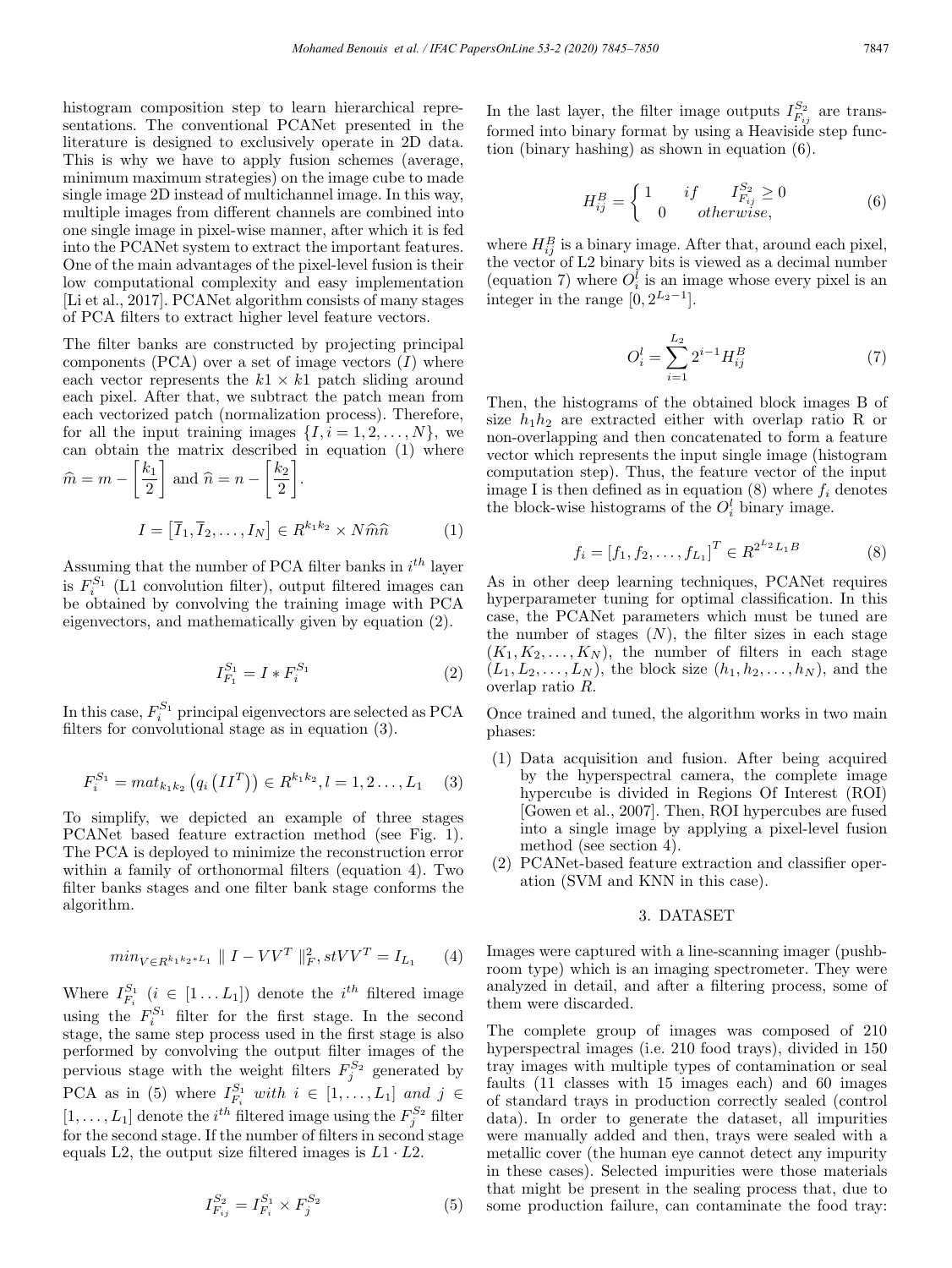

Fig. 1. General diagram of the PCANet classification algorithm. Two filter banks are used, and a binarization stage provides a feature vector which serves as the input to a classifier.

small pieces of plastic or metals, liquids that could be spilled over the edges of the trays, etc. The specific types of contamination (classes) were eleven: washers, sugar, flange, plywood, cork, elastic rubber, wood, paper, silver paper, hair, and polarized plastic. All the images were composed of 410 lines by 320 samples, each one with 168 spectral channels (wavelengths in the range from 891.12 to 1728.45 [nm]). Each data point was coded in a 16 bit signed integer. Thus, each tray hypercube image was 4.204 MiB in size.

In order to generate a dataset from a set of images, a specific labeling software was created, called HypLabTool. The tool was built to be multi-platform, currently running under Linux and Windows. It was developed in Python, using the  $PyQt, GDAL$  and h5pypackages. The tool is currently available in open source repository at: https://github.com/LeoSf/HypLabTool. A feature to manually define the type of contamination and a Region Of Interest (ROI) around a contaminated area was included in the software. All acquired images were visually inspected and labelled. The ROI is specified by the user indicating the height and width covering the entire area where the fault is located. These dimensions were expressed in pixels. This methodology allows the creation of datasets with complete images or with areas of different dimensions, not following the conventional approach of a pixel by pixel analysis. In this case, a ROI size of  $40 \times 40$  pixels around the fault, with 130 spectral channels, was chosen, which means that data hypercubes of  $40 \times 40 \times 130$  were obtained. After analyzing multiple cases of anomalies, it was observed that the ends of the spectrum did not provide meaningful information. Then, the first and last 19 spectral channels were removed, thus having 130-channel hypercubes with spectral information from  $984.2$  to  $1631.0$ [nm]. With their corresponding class designation, data are used for SVM and KNN learning in this case (or any other machine learning process), and classification performance evaluation.

## 4. PCANET PARAMETER SELECTION

Tuning of the algorithm parameters is required to obtain the best classification ratio. Parameters greatly depends on the application and type of data. A series of experiments was conducted in order to select the best parameters. Table 1 shows the final parameters obtained for this application.

Hyperspectral image fusion was done in order to reduce computation time. The 3D input data cube is reduced to a regular 2D image. This fact also allows to use PCANet 2D image analysis techniques. In order to evaluate how the application of fusion rules affect the algorithm performance, three types of fusion rules were tested:

- (1) MEAN fusion rule on the image hypercube and then, PCANet feature extraction and classification.
- (2) MAX fusion rule on the image hypercube and then, PCANet feature extraction and classification.
- (3) MIN fusion rule on the image hypercube and then, PCANet feature extraction and classification.

Table 1. Optimal parameters for PCANet used in food tray abnormal seal detection.

| Parameter   | Definition                                | Values    |
|-------------|-------------------------------------------|-----------|
| $m*n$       | Size of input image                       | $40 * 40$ |
| N           | Number of stages                          | 2         |
| $K_1 * K_2$ | Patch size                                | $7*7$     |
| $L_1L_2$    | Number of two stage filters               | $10 * 10$ |
| $h_1 * h_2$ | Block size                                | $5 * 5$   |
| R.          | Overlap ratio of block R, $(0 < R < 0.9)$ | 0.6       |

Classification performance metrics of accuracy (9) and Fmeasure (11) were obtained. The F-measure can provide a more realistic measure of a test performance by using both precision and recall into a single metric. For equations,  $T_p$ =True positive,  $T_n$ =True negative,  $F_p$ =False positive,  $\ddot{P}$ =total number of positive samples, and T=total number of samples. A positive sample  $(T_p)$  is considered as a normal tray, and a negative  $T_n$  is considered to have an anomaly.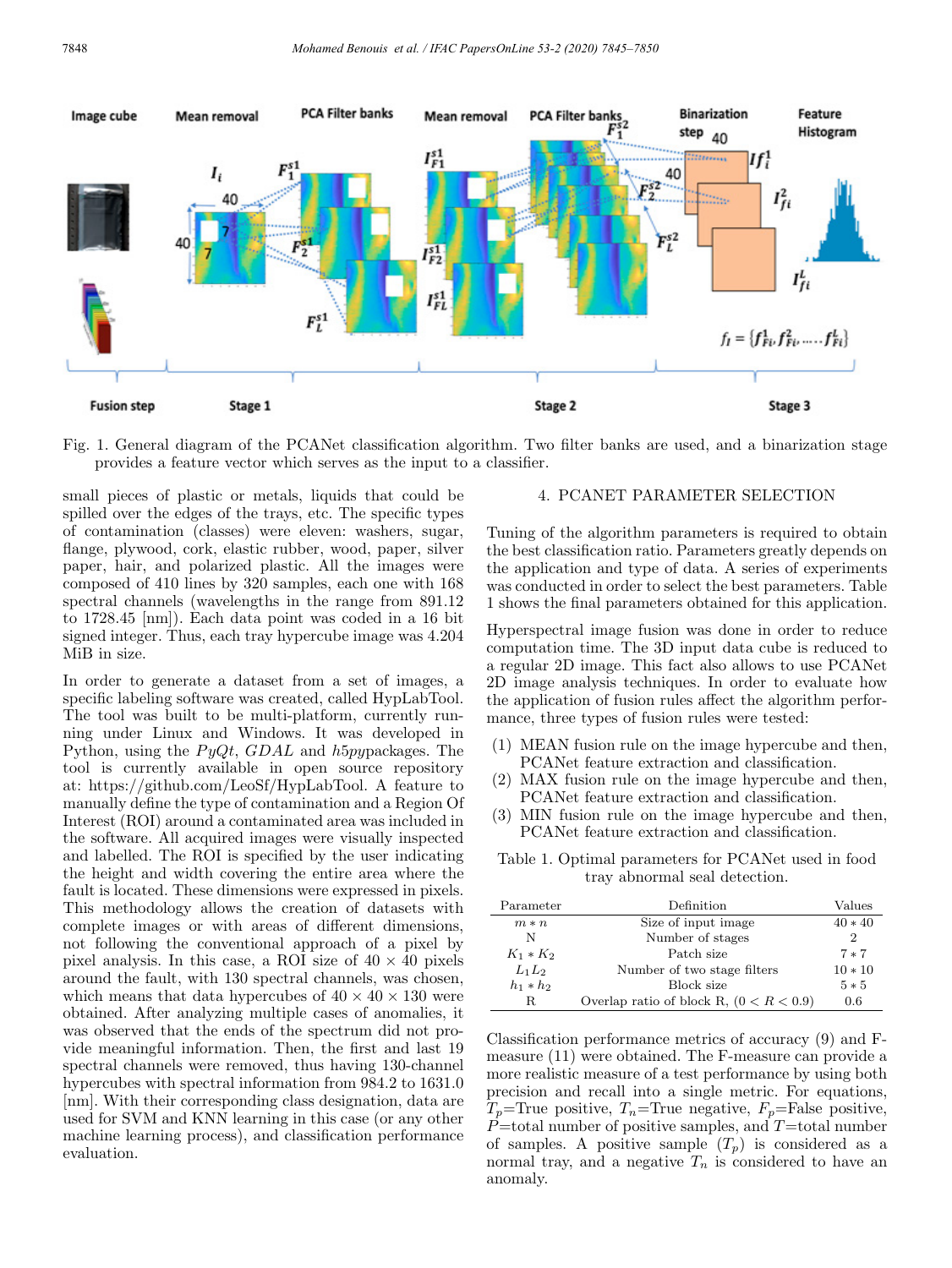$$
accuracy = \frac{T_p + T_n}{T}
$$
\n(9)

$$
recall = \frac{T_p}{P} \quad ; \quad precision = \frac{T_p}{T_n + F_p} \tag{10}
$$

$$
F_{measure} = \frac{2 * (precision * recall)}{(precision * recall)} \tag{11}
$$

### 5. RESULTS AND DISCUSSION

After obtaining the feature vector provided by the PCANet, two different classification algorithms were used for comparison purposes. In both cases, a 5-fold crossvalidation procedure was used, the dataset was split into ten parts, nine of which were used for training and one for testing. Table 2 shows the classification performance results for the SVM and KNN classifiers using the aforementioned input data fusion methods. As seen in the tables, the best results are obtained in case of MEAN data fusion and both SVM and KNN provide very similar classification values: 90% and 89% in case of MAX data fusion, 87% and 85% for MAX data fusion, and 83% and 82% in case of MIN data fusion, for SVM and KNN, respectively.

Table 2. Performance of the proposed classification technique using SVM and KNN classifiers under three different input data fusion rules

|      | <b>SVM</b> |           | <b>KNN</b> |           |
|------|------------|-----------|------------|-----------|
|      | Accuracy   | F-measure | Accuracy   | F-measure |
| MEAN | 0.90       | 0.87      | 0.89       | 0.89      |
| MAX  | 0.87       | 0.87      | 0.85       | 0.85      |
| MIN  | 0.83       | 0.83      | 0.82       | 0.82      |

It is well known that one of the main issues in machine learning and deep learning algorithms is related to the amount of data used for training since effects as overfitting, under-fitting or unbalanced data may arise. In order to verify whether the performance of the proposed PCANet model is affected by this issue, we performed a training of the model with a reduced dataset. Thus, we obtained classification results with the following amount of data:

- $1^{st}$  Scenario: number of training samples, from 1000 to 1775. The remaining samples were used as test set to verify the performance of the model.
- $2^{nd}$  Scenario: number of training samples, from 100 to 375. The remaining samples were used as test set to verify the performance of the model.

Table 3 shows the influence of the number of training samples on the performance of the recognition model. From this table, we can see that the PCANet model achieves an accuracy of 80%, i.e. the algorithm still can achieve good results when the training set has less 300 samples. Thus, we do not need to collect a massive number of experimental data when using PCANet to construct the discrimination model for food seal fault detection.

Table 4 shows the computation time for the training dataset (total time in seconds) and the average computation time for each hypercube image, in case of the complete ( $1^{st}$  scenario) and reduced dataset ( $2^{nd}$  scenario). As expected, a reduced dataset implies that the training time is greatly reduced when compared to a bigger dataset.

Table 3. The performance of SVM classifier on the food seal database

| $#$ Exper         | accuracy | F-measure |
|-------------------|----------|-----------|
| $1^{st}$ Scenario | 0.90     | 0.87      |
| $2^{nd}$ Scenario | 0.80     | 0.79      |

Table 4. Computation time for PCANet. Total train time and average computation time for one test sample (hypercube).

| $# \mathrm{Exper}$ | Total train time (s) | Avg. test time (s). |
|--------------------|----------------------|---------------------|
| $1^{st}$ Scenario  | 423.50               | 0.91                |
| $2^{nd}$ Scenario  | 43.55                | 0.76                |

Concerning the computation time for a single hypercube data, the obtained model for the extended data set requires 0.91 s versus 0.76 s for the model obtained in the reduced dataset. These computation times means that 65 and 78 trays per second could be analyzed in extended and reduced dataset, respectively.

In any case, food industry requires a very strict quality control, which means that classification ratio must be as high as possible. In order to rise the performance of the algorithm, one main issue concerns data. While the obtained dataset was big enough, it is desirable to obtain a dataset with representative anomalies, including all possible contamination products that could happen in the production line. Another future direction concerns the type of anomaly; it was observed that the hyperspectral camera, together with the optical and lighting setup, was capturing some faults poorly. Thus, if acquired images do not have enough quality, the algorithm will not be able to extract enough information for anomaly detection.

Related to algorithms, a future line os research is oriented to individual fault analysis. Typically, having one classifier for each anomaly might lead to better results. On the contrary, this option would require more computation time as multiple algorithms must be running concurrently. Concerning the data fusion techniques, some other improvements apart from the techniques proposed in this work could be used, in order to find the optimal metric for data fusion, applying it in an optimized form.

### 6. CONCLUSION

In this paper, we propose a novel framework for hyperspectral image classification based on single image data input, PCANet, and SVM/KNN classifiers. Three data fusion techniques for PCANet input data are proposed. The PCANet output generates a binarized histogram (feature vector) obtained by concatenating two PCA filter banks, which shows good invariance to the shape and the illumination of the image. Obtained results are close to 90% accuracy and 90% F-measure.

This work shows that hyperspectral image analysis can detect food tray contamination in cases where the human eye cannot; especially in tray covers using opaque seal such as a metallic cover used in this dataset. Extended and reduced datasets are analyzed, showing that PCANet has excellent performance in learning features from small datasets. The computation time allows a food tray processing speed above 65 trays per minute.